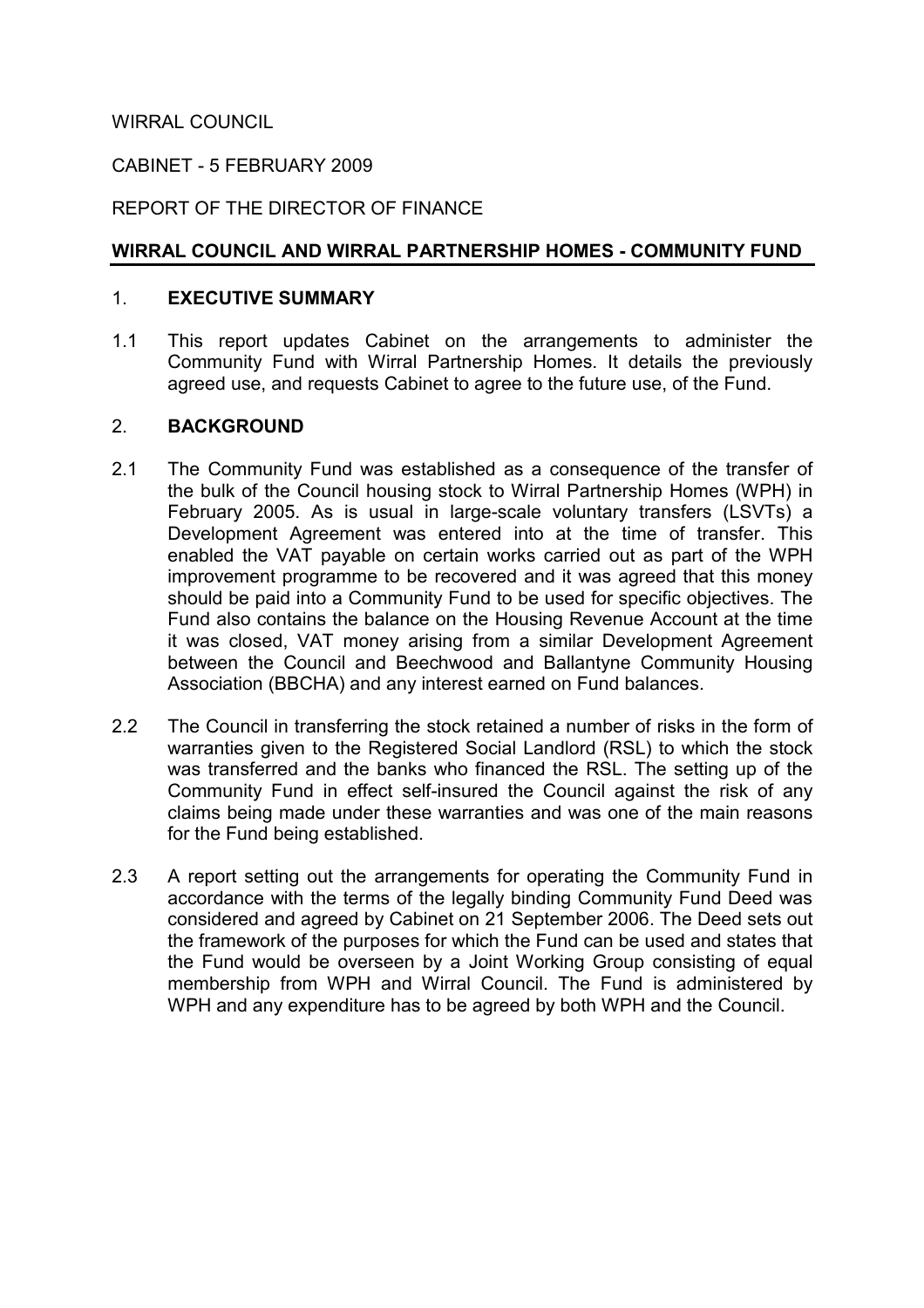- 2.4 Cabinet on 16 August 2007 was advised of developments with the Fund including the ring-fencing of £2.5 million to cover any potential warranty claims and using a further £500,000 per annum for the Your Wirral scheme. It was proposed that the remainder of the Fund be divided between WPH and the Council which would require the rewriting of the Community Deed created as part of the transfer arrangements.
- 2.5 The resources available to the Fund from the VAT recovered on housing improvement works undertaken by WPH and BBCHA are entirely dependent on the programmes of works taken forward by these organisations. Both WPH and BBCHA have seven year improvement programmes to meet the Decent Homes Standard and the transfer of resources into the Fund is projected to reduce year on year in line with these programmes.

# 3. DEVELOPING THE COMMUNITY FUND ARRANGEMENTS

- 3.1 In progressing the proposals agreed on 16 August 2007 a number of issues arose from discussion with H.M. Revenues & Customs and the Audit Commission including:
	- potential difficulties agreeing with Revenues & Customs the revision of the complex agreement that allowed the VAT shelter to be created.
	- concerns that the tax shelter may be viewed by Revenues & Customs as a device to avoid proper tax liabilities and for the Council to unjustly gain from the revised arrangements.
	- concerns about the accounting arrangements, in particular, whether the revised arrangements would require the VAT receipts to the Fund to be defined as a capital receipt resulting in their use being restricted for capital purposes only.
	- concerns raised over the issue of 'additionality' i.e. requiring proof that the Fund would be used for added value to Wirral residents rather than substituting existing Council funding.
	- the potential issue that changing the Fund arrangements might be perceived as breaking stock transfer promises or at least the spirit of the agreement.
- 3.2 Officers have undertaken further work to address the above. Advice has been sought from H.M. Revenues & Customs, from the legal and financial consultants involved in drawing up the original stock transfer agreements, and from liaison with other authorities who have undertaken stock transfers.
- 3.3 Revenues & Customs have agreed that an approach by which the Council receives money via a grant submission to the Fund would satisfy its requirements. To meet the complex tax shelter requirements such payments must be treated as a grant. The use must be for the benefit of the Council and wider community and must not involve the supply of any goods or services to WPH. Revenues & Customs also stated that this arrangement would involve no restriction in use for capital or revenue purposes.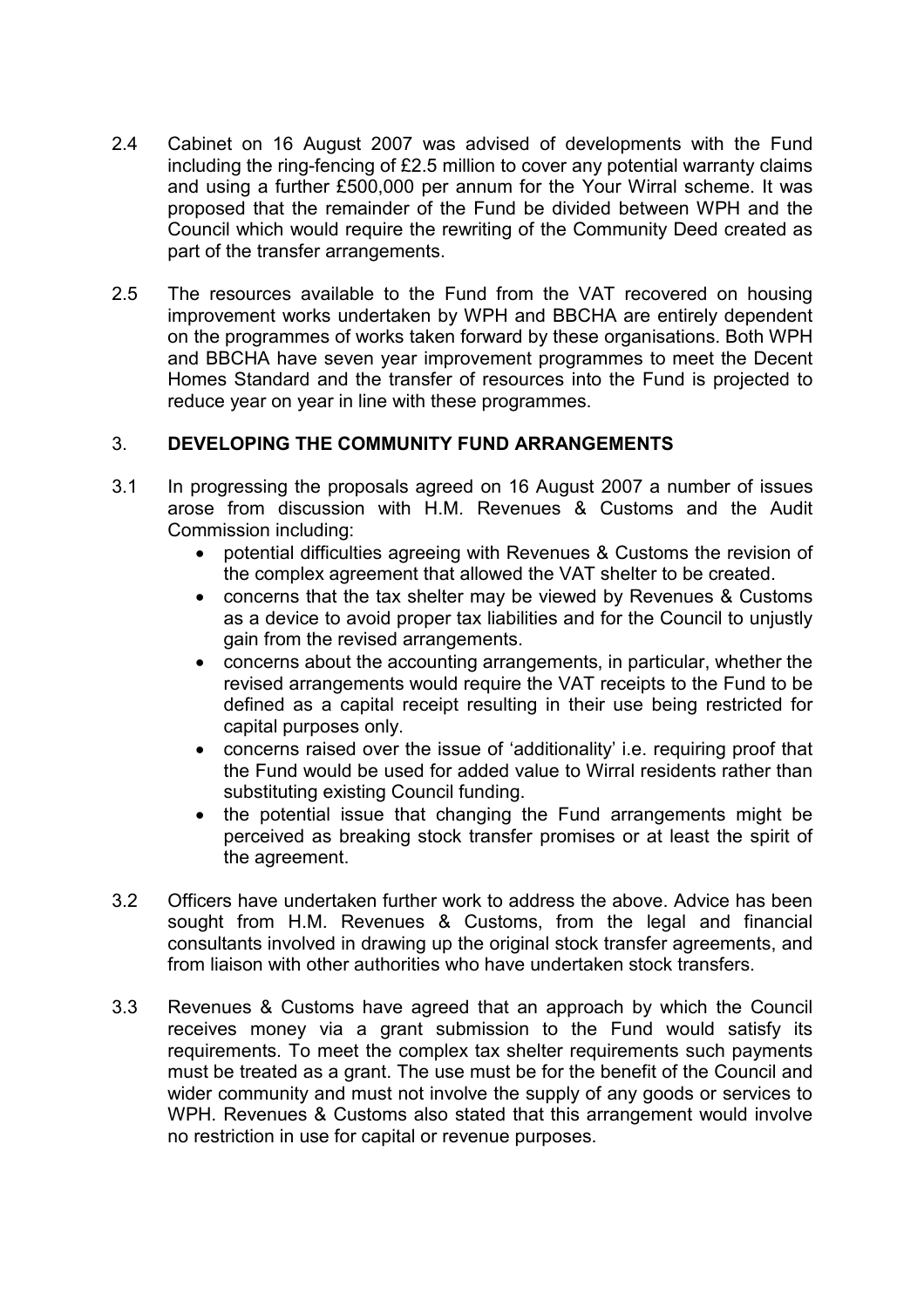- 3.4 If receipts to the Community Fund are deemed to be consideration for the sale of Council assets either through direct or indirect means they would be deemed as a capital receipt and their use restricted to capital purposes. The continuation of the existing Fund arrangements maintains a distinct separation from the original stock transfer. Officers maintain that the VAT receipts are not consideration for the transfer of the housing stock and are merely a product of effective tax reclamation procedures. Continuation of the arrangement provides additional reassurance that any VAT recovered by WPH for development works would not be classed as a capital receipt.
- 3.5 Advisors have provided details of another authority, audited by the Audit Commission, which for a number of years has used the VAT shelter receipts for revenue purposes and this has been accepted by the auditor. However, the unique nature of the Community Fund arrangement which affects separate organisations has made it difficult to obtain a definitive response. The Audit Commission is in the process of obtaining specialist technical advice for the Council and they will be on site during January 2009.
- 3.6 Retaining the existing arrangements with the Fund being overseen by a Joint Working Group consisting of equal membership from WPH and Wirral Council and administered by WPH is recommended. This provides a clear trail as to how resources have been utilised and how their use is in line with the agreed terms of the Community Fund Deed. The arrangements do not prevent Fund resources being used equally by the Council and WPH. This can be achieved through each partner submitting grant applications in order to secure the appropriate level of funding within the terms of the Community Fund deed.

# 4. RESOURCES WITHIN AND USE OF THE COMMUNITY FUND

- 4.1 The balance in the Community Fund at 1 April 2008 was £13.1 million. This represented the total VAT shelter receipts received to date, plus interest, and the value of transferred Housing Revenue Account balances. Further receipts will be received as the modernisation programme continues and VAT is reclaimed. After setting aside £2.5 million to cover any potential warranties this left £10.6 million to be allocated between WPH and the Council. Cabinet has agreed the use of £500,000 per annum for the Your Wirral scheme for community based projects.
- 4.2 As the stock transfer took place in 2005 and the subsequent improvement programme has been underway for a similar time officers are now in a better position to assess the position regarding warranty claims. Investigation will take place as to the costs of obtaining insurance against warranty claims given the low claims history to date. The cost of an annual insurance premium may provide benefit in releasing the £2.5 million set aside for warranties.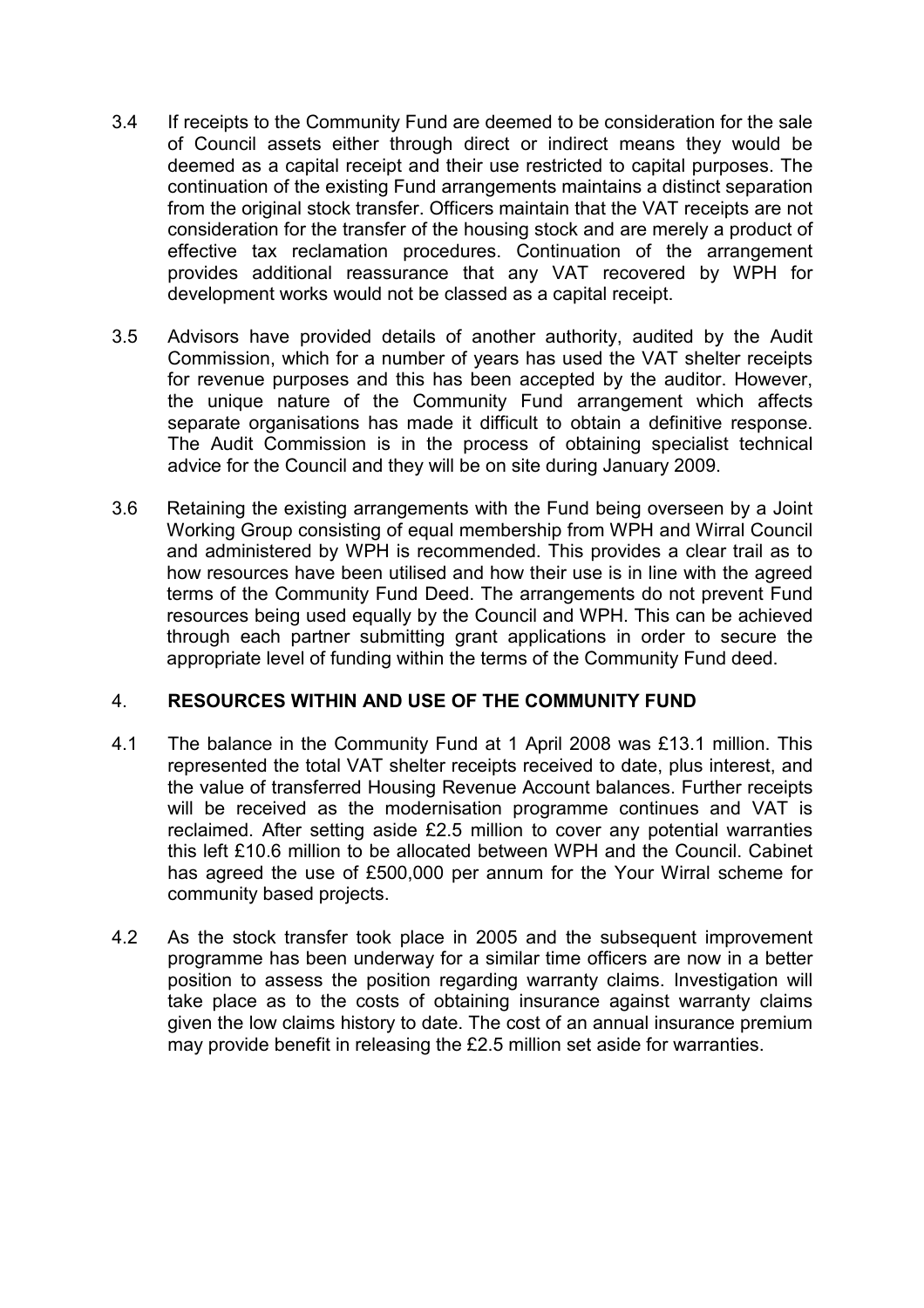- 4.3 Cabinet has also agreed a number of commitments against the Fund many of which are on-going. The Fund was expected to generate in the region of £45 million over its lifetime but this is dependent upon the value of works undertaken by WPH and BBCHA, the VAT involved and the timing of the work. Recent indications from WPH are that the planned works programme may be refined reducing the potential receipts to around £30 million.
- 4.4 Commitments made against the Fund comprise the following:-

| Description                             | 2008/09 | 2009/10 | Cabinet   |
|-----------------------------------------|---------|---------|-----------|
|                                         | £       |         | Decision  |
| <b>Your Wirral</b>                      | 500,000 | 500,000 | 16 Aug 07 |
| <b>Your Wirral Support</b>              | 30,000  | 30,000  | 01 Nov 07 |
| <b>Regeneration Delivery Team</b>       | 521,500 | 521,500 | 16 Aug 07 |
| <b>Investment Strategy Team</b>         | 220,000 | 220,000 | 16 Aug 07 |
| Investment Strategy consultants 200,000 |         | 200,000 | 16 Aug 07 |
| Homlessness & Advice Service 219,000    |         | 403,000 | 24 Jun 08 |
|                                         |         |         |           |

- 4.5 Based upon an equal division of the resources which could be available at 31 March 2009 there could be a maximum of up to £5 million presently unallocated for use by the Council. The use of these resources would need to be in accordance with the aims of the Community Fund Deed and Cabinet is advised that the resources available are finite and effectively 'one-off' becoming available as the works programme progresses.
- 4.6. It is recommended that £120,000 be made available from 2009/10 for additional legal support. The Investment Strategy is a key element of the Corporate Plan and the delivery of major projects requires significant legal support. There is a lack of capacity within the Department of Law, HR and Asset Management which has led to the use of external solicitors to assist on major projects such as Hoylake Golf Resort; Europa Boulevard and New Brighton. The continued support for such projects is unsustainable without additional funding and it is recommended that this funding be made available to increase capacity, initially through the procurement of external solicitors.
- 4.7 It is suggested that, due to funding changes, £75,000 of annual support be provided for the Corporate Services Forward Planning Team from 2009/10 onwards. The Team is supporting the development of the Council's Investment Strategy. In addition to the continuing need to support NewHeartlands (Government's first priority for development in Wirral), the Council is embarking on a long process of support to Wirral Waters (potentially one of the biggest regeneration schemes in the UK) and the Growth Point bid, which integrates Wirral Waters with NewHeartlands.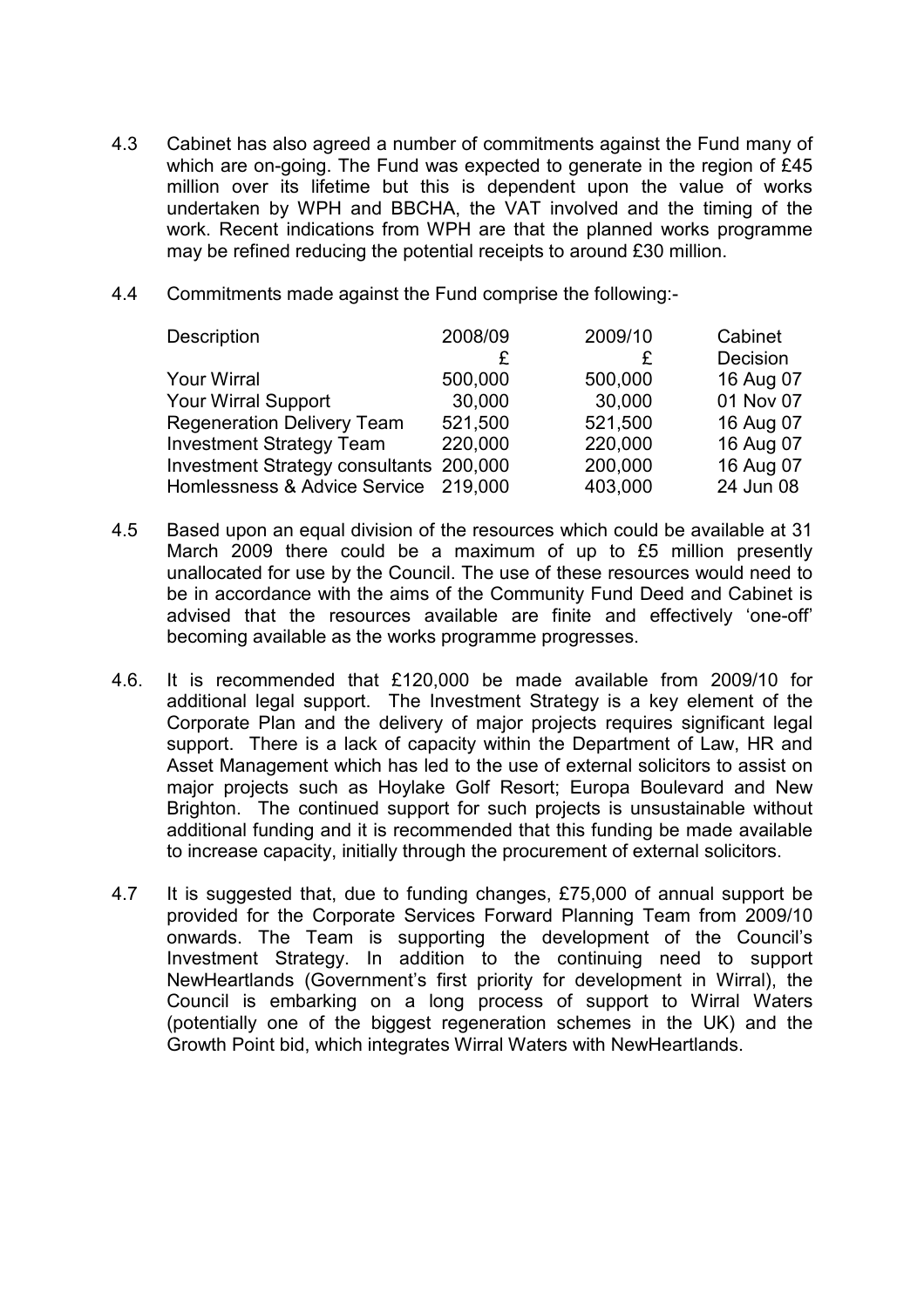4.8. It was agreed by Cabinet on 15 January 2009 that a number of facilities be transferred to community management, where the community expresses an interest, within a two year period. These included community centres, Beechwood Recreation and Community Centre and the Wirral Transport Museum for which the cost of retaining the facilities is £550,000 per year. The options of using the Community Fund for supporting the transfer to the community are being explored. The transfer of facilities to community management is to be progressed as soon as possible and the cost of retaining the facilities identified for 2009/10 as £550,000 is to be met from a provision.

# 5. FINANCIAL IMPLICATIONS

- 5.1 If allocated equally between the Council and WPH the Community Fund is likely to provide between £15-£20 million of resources for the Council to allocate over its lifetime. This can be used to enhance services to Wirral residents in accordance with the aims of the Community Fund Deed but the Fund is finite and funding time limited. To achieve maximum flexibility in its use the Fund arrangements must meet legal, accounting and taxation requirements.
- 5.2 Cabinet has approved commitments to date totalling £1.7 million for 2008/09 and £1.9 million for 2009/10 and subsequent years. If approved the support for the Forward Planning Team would add £75,000 from 2009/10 and the support for Legal Services would add £120,000 from 2009-10.

# 6. STAFFING IMPLICATIONS

6.1 These are none arising directly from this report.

# 7. EQUAL OPPORTUNITIES IMPLICATIONS

7.1 There are none arising directly from this report.

### 8. COMMUNITY SAFETY IMPLICATIONS

8.1 There are none arising directly from this report.

### 9. LOCAL AGENDA 21 IMPLICATIONS

9.1 There are none arising directly from this report. However, projects funded through the Community Fund may have beneficial impacts for the environment and the well being of people in Wirral.

# 10. PLANNING IMPLICATIONS

10.1 There are none arising directly from this report.